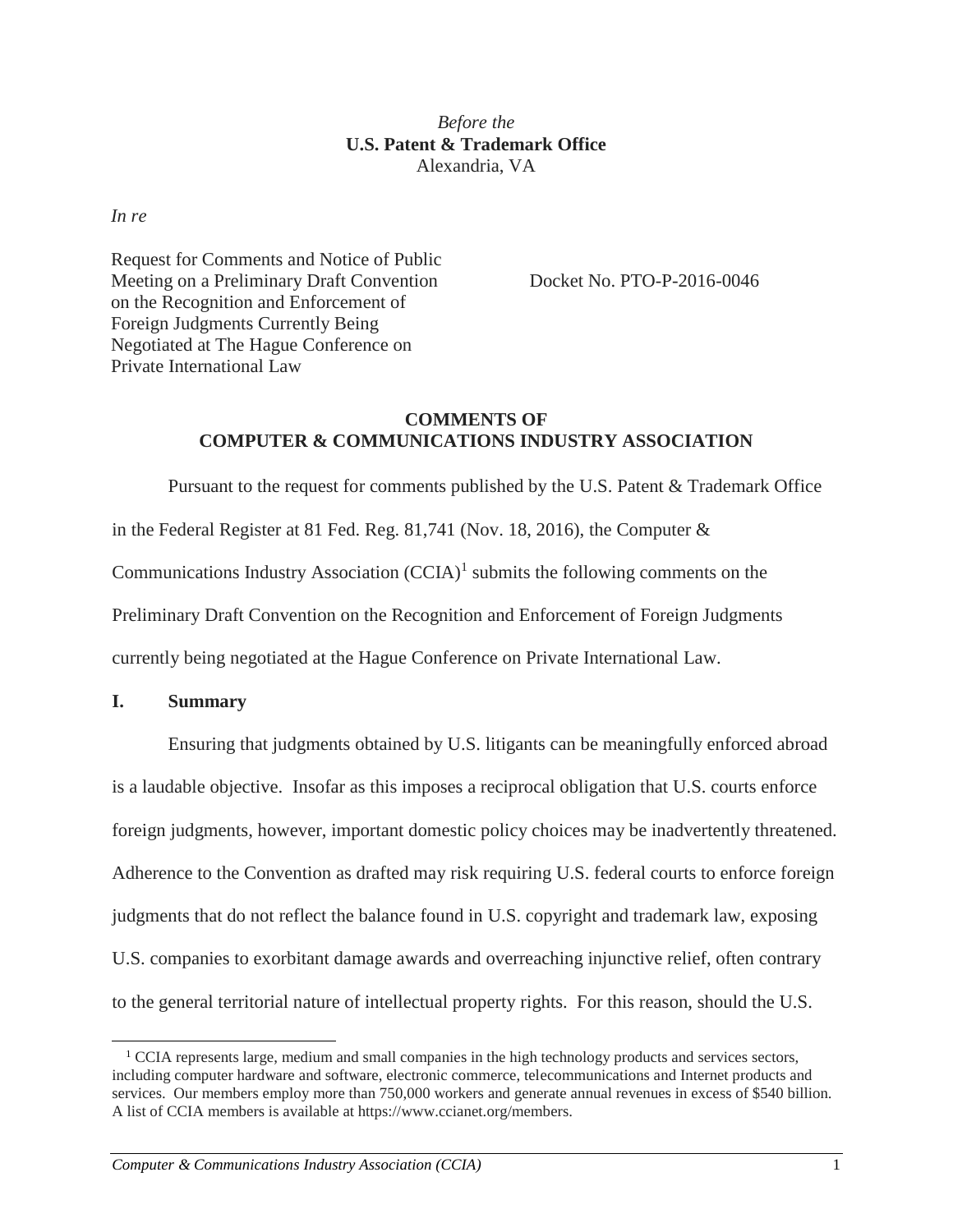decide to adhere, changes in the draft text should be made to protect U.S. interests and avoid undermining important U.S. policies.

Principal among the necessary changes are ensuring that intermediary safe harbors like Section 230 of the Communications Decency Act and Section 512 of the Digital Millennium Copyright Act will be available, as well as fair use defenses for both copyright and trademark law. To protect these important U.S. policy considerations, orders enforcing foreign judgments (particularly those extending beyond acts of direct infringement as that term is construed in U.S. law) must not be inconsistent with Section 230, Section 512, defenses, and general principles of secondary liability.

With respect to remedies, the text should ensure that no punitive or similar damages may be enforced, and further, that any enforcement of injunctive relief must be reviewed *de novo* by U.S. courts for consistency with U.S. law. In particular, there is substantial concern regarding the enforcement of foreign global injunctions, including injunctions against non-parties.

# **II. Substantive Copyright and Trademark Issues**

The following discussions of plaintiff "tourism," the Section 230 and Section 512 safe harbors, fair use, and the volitional act requirement and *Betamax* doctrine are in response to Questions 8 and 11.

#### **A. Plaintiff "Tourism"**

Given the automatic nature of copyright protection for signatories of the Berne Convention and the lack of copyright examination in most countries, there is a real risk that foreign plaintiffs, or even U.S. plaintiffs, will engage in litigant "tourism." That is, they will select a foreign country with the most permissive causes of action, narrowest defenses, and most severe penalties, obtain a judgment there, and seek to enforce that judgment in the United States.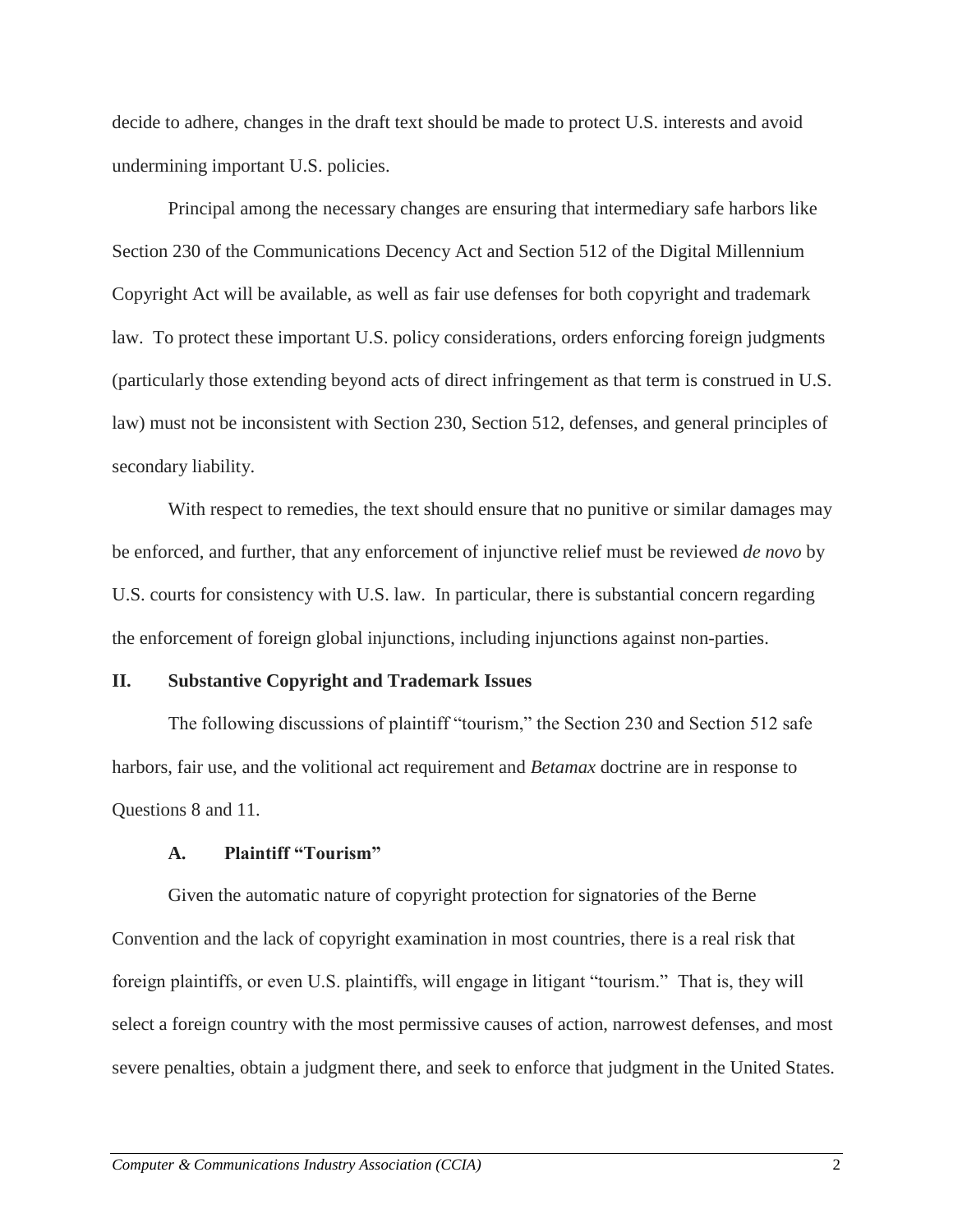This is a particular risk for U.S. Internet companies that operate globally since foreign courts may find violations of foreign law merely through the availability of a U.S. website or search engine, even in the absence of a finding that the website or search engine targeted that foreign forum. If there is no review of the merits of a foreign judgment that a plaintiff seeks to enforce in the United States, U.S. laws and policy may be displaced. As noted below, Congress has recognized this problem in the defamation context and legislated specifically to avoid it.

In order to protect against potential end-runs around U.S. standard legal processes, U.S. courts must be able to apply protections in U.S. law that were enacted to further valuable public policies, as well as due process. These include the safe harbors found in Section 230 of the Communications Decency Act and Section 512 of the Digital Millennium Copyright Act, fair use defenses in copyright and trademark law, copyright law's volitional act and *Betamax* doctrines, and compliance with the standards by which requests for injunctive relief are decided.

With regard to trademark law, Article  $5(1)(k)$  of the draft Convention makes judgments in infringement actions eligible for enforcement only where the judgment is given by a court in the foreign country in which the registration was obtained (or deemed to have been obtained by a treaty). Article 6 is similarly limited regarding judgments involving validity decisions. While these limitations may mitigate against the worst forms of trademark "tourism," it remains the case that trademark rights are inherently territorial.<sup>2</sup> A judgment obtained in one country should be enforceable in another country only with respect to those territories where the plaintiff has trademark rights. For example, if a plaintiff in France obtains a judgment against a U.S. company for infringement of trademark rights in France, an action to enforce that judgment in a U.S. court should be permitted only with respect to rights in France, unless the plaintiff also has

<sup>2</sup> *See, e.g.*, *Fuji Photo Film Co. v. Shinohara Shoji Kabushiki Kaisha*, 754 F.2d 591, 599 (5th Cir. 1985) ("The concept of territoriality is basic to trademark law; trademark rights exist in each country solely according to that country's statutory scheme.").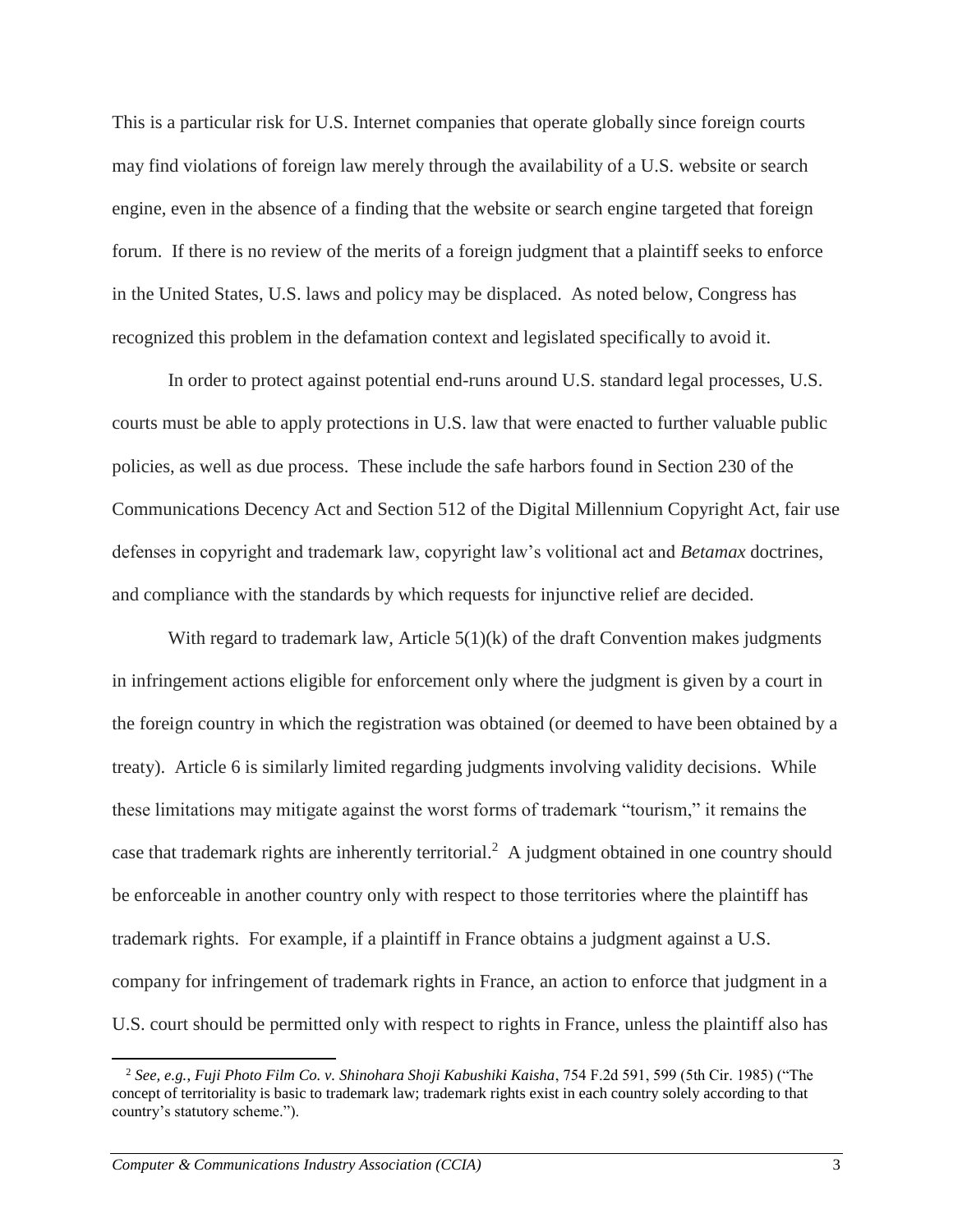U.S. trademark rights and the French infringement judgment included a valid, litigated claim for violation of U.S. rights as well.<sup>3</sup> Even then, important public policy defenses found in U.S. trademark law, but not in a foreign action, such as nominative fair use<sup>4</sup> and parody,<sup>5</sup> must be permitted to be raised in the enforcement action in a U.S court.

#### **B. Section 230**

Section 230 of the Communications Decency Act is one of several critical defenses that must be safeguarded if U.S. courts enforce foreign judgments. Section 230 confers broad liability to intermediaries from liability for third party conduct. *See* 47 U.S.C. § 230(c). The 2010 Securing the Protection of our Enduring and Established Constitutional Heritage (SPEECH) Act, the so-called "libel tourism" law codified at 28 U.S.C. § 4102, expressly preserves Section 230, *see* § 4102(c), and the same result should obtain here.

In particular, a U.S. court of appeal decision suggests that all foreign intellectual property judgments should be barred in situations where Section 230 would apply against statutorily defined "interactive computer services", *see* § 230(f)(2), because such judgments have not been rendered with respect to federal IP rights.<sup>6</sup> Just as one of the purposes of Section 230 is to prevent the application of multiple potentially inconsistent obligations on intermediaries based on disparate state laws, the same rationale applies with equal force to disparate foreign laws. Therefore, any international legal obligation pertaining to foreign judgments should explicitly preserve Section 230 defenses for intermediaries, for all causes of action.

<sup>3</sup> *See, e.g.*, *Vanity Fair Mills, Inc. v. T. Eaton Co.*, 234 F.2d 633, 639 (2d Cir. 1956) ("when trade-mark rights within the United States are being litigated in an American court, the decisions of foreign courts concerning the respective trade-mark rights of the parties are irrelevant and inadmissible").

<sup>4</sup> This includes ensuring that defendant does not bear the burden of proof on nominative fair use. *See KP Permanent Make-Up, Inc. v. Lasting Impression I, Inc.*, 543 U.S. 111 (2004).

<sup>5</sup> *See e.g., Louis Vuitton Malletier S.A. v. Haute Diggity Dog, LLC*, 507 F.3d 252 (4th Cir. 2007); *Louis Vuitton Malletier S.A v. My Other Bag, Inc.*, No. 16-241 (2d Cir. Dec. 22, 2016) (summary order).

<sup>6</sup> *Perfect 10, Inc. v. CCBill LLC*, 488 F.3d 1102, 1118-19 (9th Cir. 2007).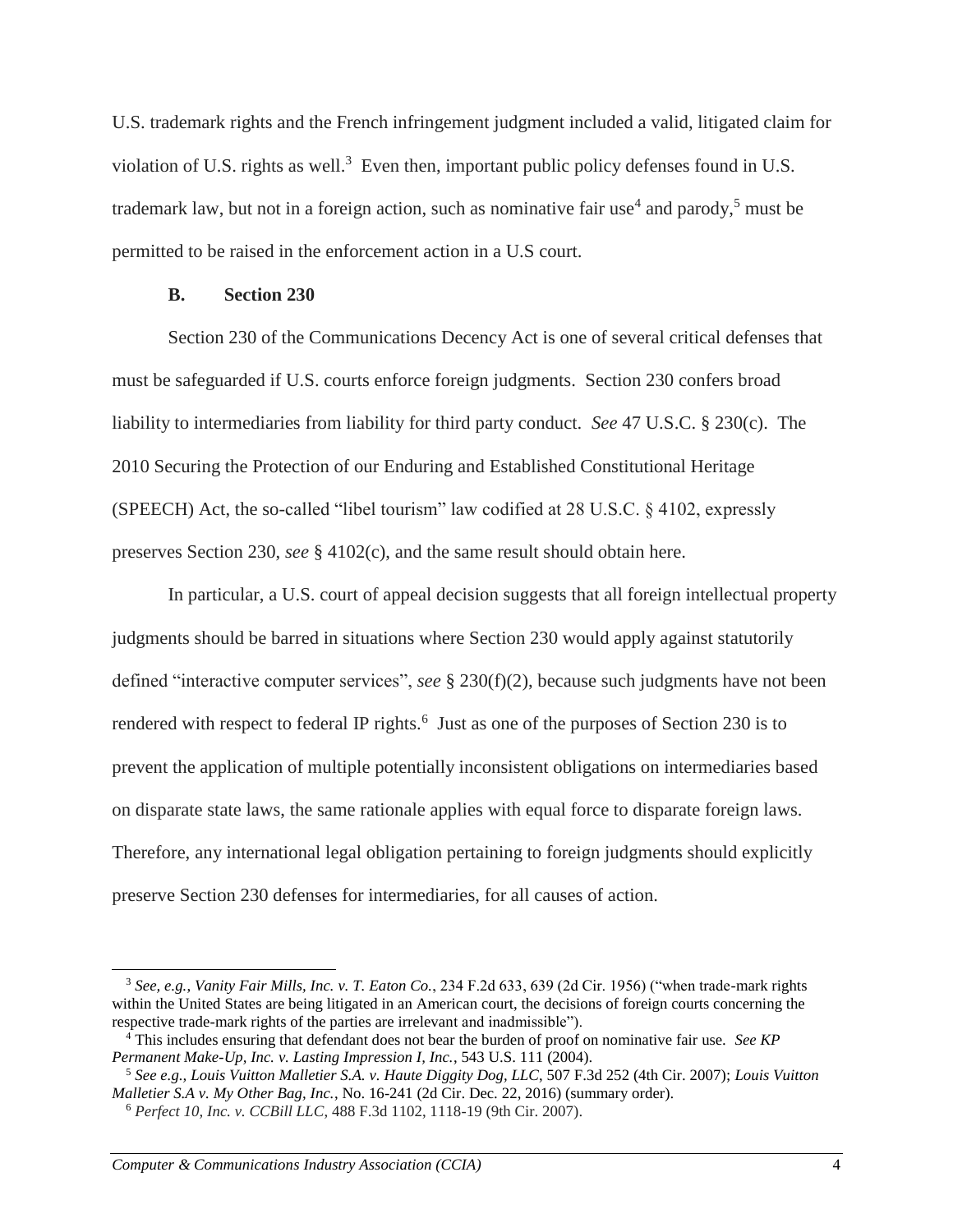## **C. Section 512 Safe Harbors**

The Section 512 safe harbors have played a critical role in the development of the digital economy in the United States by providing certainty to investors that online services' liability for their users' actions will be appropriately limited.<sup>7</sup> Congress's intent was to foster a thriving online environment for all stakeholders through the balanced regime found in Section 512:

[The law] will also encourage the continued growth of the existing off-line global marketplace for copyrighted works in digital format by setting strong international copyright standards . . . by limiting the liability of service providers, the DMCA ensures that the efficiency of the Internet will continue to improve and that the variety and quality of services on the Internet will continue to expand.<sup>8</sup>

As Senator Hatch noted during the passage of the DMCA, the safe harbors were the result of months of negotiations among "the major copyright owners and the major OSPs, and ISPs."<sup>9</sup> The U.S. Government has negotiated safe harbors in both bilateral and multilateral trade agreements, most recently in the Trans-Pacific Partnership. Yet while intermediary liability limitations are embedded as international obligations in a number of trade agreements, they cover only a minority of countries. Moreover, some foreign countries which have trade agreement obligations to provide safe harbors have failed to implement or enforce such protections, including developed countries such as Australia.<sup>10</sup> Given the lack of adequate global safe harbors, Section 512 should be enumerated as a defense that a U.S. court would entertain, review of the merits generally notwithstanding.

<sup>7</sup> Matthew Le Merle, *et al*., *The Impact of U.S. Internet Copyright Regulations on Early-Stage Investment: A Quantitative Study* (Booz & Co. 2011), http://www.strategyand.pwc.com/media/uploads/Strategyand-Impact-US-Internet-Copyright-Regulations-Early-Stage-Investment.pdf.

<sup>8</sup> S. Rep. No. 105-190, at 8 (1998).

<sup>9</sup> 144 Cong. Rec. S4885 (May 14, 1998) (statement of Sen. Hatch).

<sup>10</sup> U.S.-Australia Free Trade Agreement, art. 17.2(2), May 18, 2004, 2004 U.S.T. LEXIS 162, 234, *available at* http://www.ustr.gov/sites/default/files/uploads/agreements/fta/Australia/asset\_upload\_\_file469\_5141.pdf.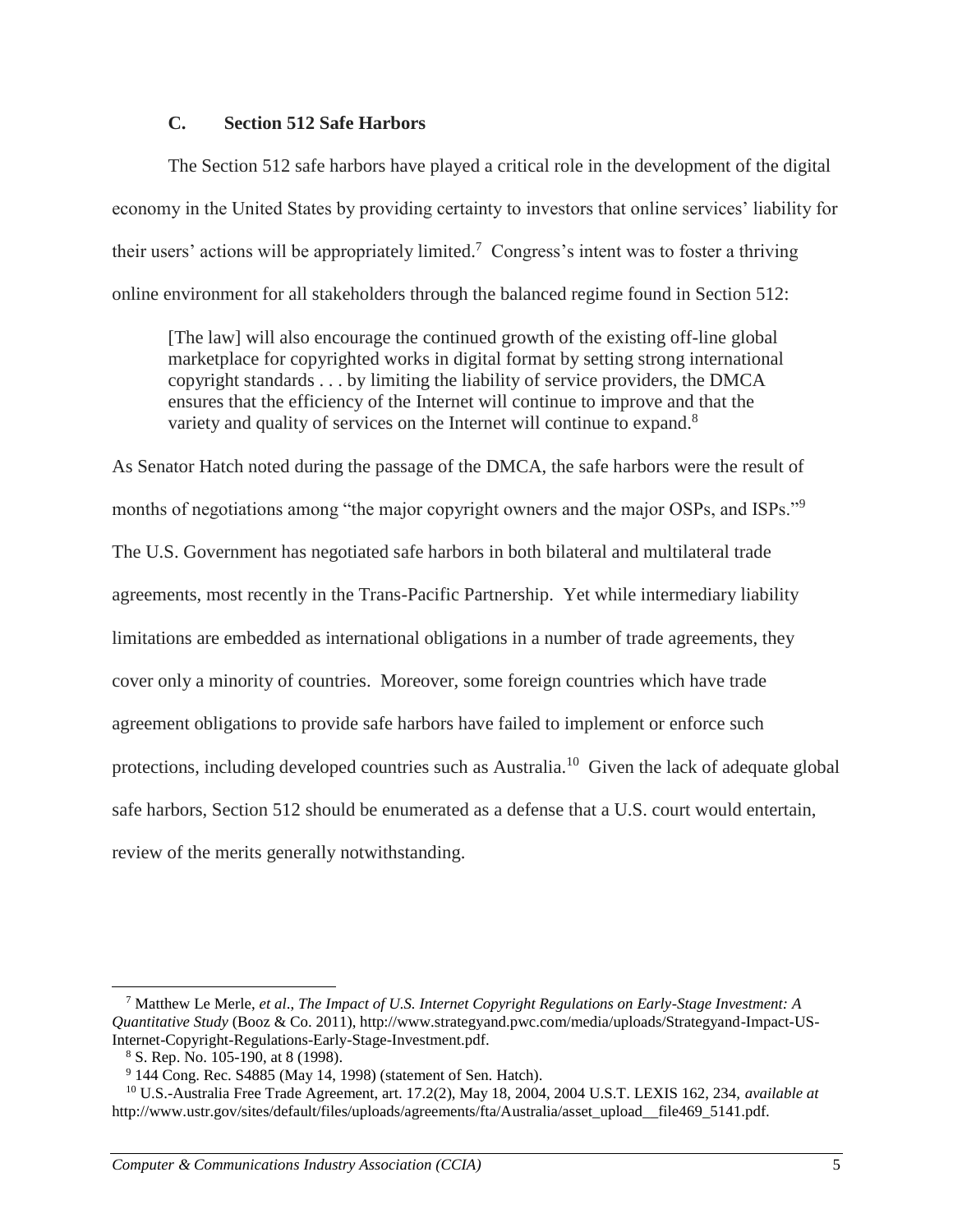### **D. Fair Use**

The draft Convention contains an exception for judgments that are "manifestly incompatible" with public policy. *See* Article 7(1)(c). It is critical to enunciate what "manifestly incompatible" means. For example, under New York state  $law$ ,  $l^1$  which has a public policy exception, incompatibility is extremely narrow. As the New York Court of Appeal held, under New York state law, the "public policy inquiry rarely results in refusal to enforce a judgment unless it is inherently vicious, wicked or immoral, and shocking to the prevailing moral sense."<sup>12</sup> This is far too narrow. In both copyright and trademark law, First Amendment values are central to the public policies underlying the contours of the rules that American courts apply. As set forth below, those important public policies must be preserved in the context of the enforcement of foreign copyright and trademark judgments.

### **i. Fair Use in Copyright Law**

Copyright law protects communicative works, works which often involve significant First Amendment values. In addition to being a critical protection for a large component of U.S. exports,<sup>13</sup> copyright fair use is constitutionally mandated. A judgment inconsistent with U.S. fair use principles cannot be constitutionally enforced in the United States. The broad contours of fair use are essential to reconciling the Copyright Act's inherent limitations on free speech with the First Amendment's prohibition of the same — a fact motivating the Supreme Court's

<sup>&</sup>lt;sup>11</sup> Currently, foreign judgments in IP cases are enforced under state law, and heard in federal court under diversity jurisdiction.

<sup>12</sup> *Sung Hwan Co. v. Rite Aid Corp.*, 7 N.Y.3d 78, 82 (N.Y. 2006) (internal quotation marks omitted).

<sup>13</sup> Thomas Rogers & Andrew Szamosszegi, *Fair Use in the U.S. Economy* at 26-27 (2011),

http://www.ccianet.org/wp-content/uploads/library/CCIA-FairUseintheUSEconomy-2011.pdf (finding that exports of goods and services related to fair use industries increased by 64 percent between 2002 and 2009, from \$179 billion to \$266 billion, while exports of trade-related services, including Internet or online services, were the fastest growing segment, increasing nearly ten-fold from \$578 million in 2002 to more than \$5 billion annually in 2008- 2009).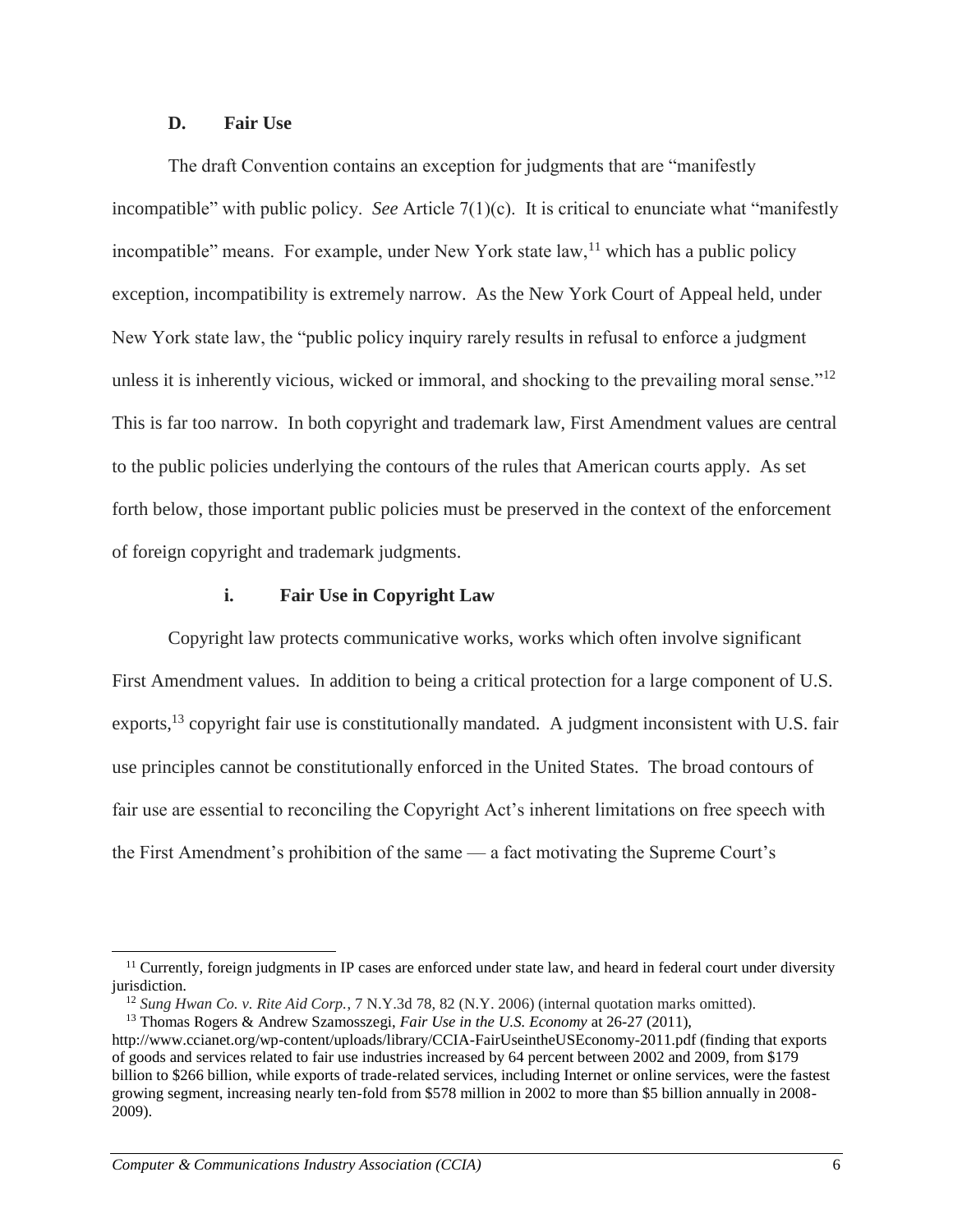decisions in *Eldred v. Ashcroft*, 537 U.S. 186, 219-20 (2003), and *Golan v. Holder*, 132 S. Ct. 873, 890 (2012).

As Judge Pierre Leval wrote: "Fair use should not be considered a bizarre, occasionally tolerated departure from the grand conception of the copyright monopoly. To the contrary, it is a necessary part of the overall design." Pierre Leval, *Toward a Fair Use Standard*, 103 Harv. L. Rev. 1105, 1110 (1990).<sup>14</sup> While it may not be clear whether a failure to allow fair use would be considered "inherently vicious, wicked, or immoral,"<sup>15</sup> such a failure would eviscerate an important and constitutionally required defense. Any draft Convention should therefore have fair use enumerated as a defense that a U.S. court would entertain, review of the merits generally notwithstanding.

### **ii. Fair Use in Trademark Law**

Trademark law's nominative fair use and parody defenses serve similarly important public policy purposes, and should, therefore, also be enumerated as available defenses, especially since they are not recognized in all foreign trademark laws as defenses. For example, United States courts decline to apply trademark law to "nominative" uses — that is, instances in which the use of the trademark was necessary to identify the trademark holder, and there was no false suggestion of sponsorship or affiliation.<sup>16</sup> That rule addresses the "serious First Amendment concerns" that would otherwise arise from trademark enforcement that could "interfere with truthful communication between buyers and sellers in the marketplace."<sup>17</sup>

<sup>14</sup> In *Sarl Louis Feraud International v. Viewfinder, Inc.*, 489 F.3d 474 (2d Cir. 2007), an action to enforce a French copyright judgment in fashion design, the court of appeals recognized the critical role that fair use and the First Amendment play and held that a foreign judgment that contravened them would be repugnant to public policy and not enforceable, but reversed the district court on the ground that the record was insufficient to evaluate the merits of the fair use defense under the facts of that particular case.

<sup>15</sup> *Sung Hwan Co.*, *supra* note 12, at 82.

<sup>16</sup> *Playboy Enterprises, Inc. v. Welles*, 279 F.3d 796, 801 (9th Cir. 2002).

<sup>17</sup> *Toyota Motor Sales, U.S.A., Inc. v. Tabari*, 610 F.3d 1171, 1176 (9th Cir. 2010).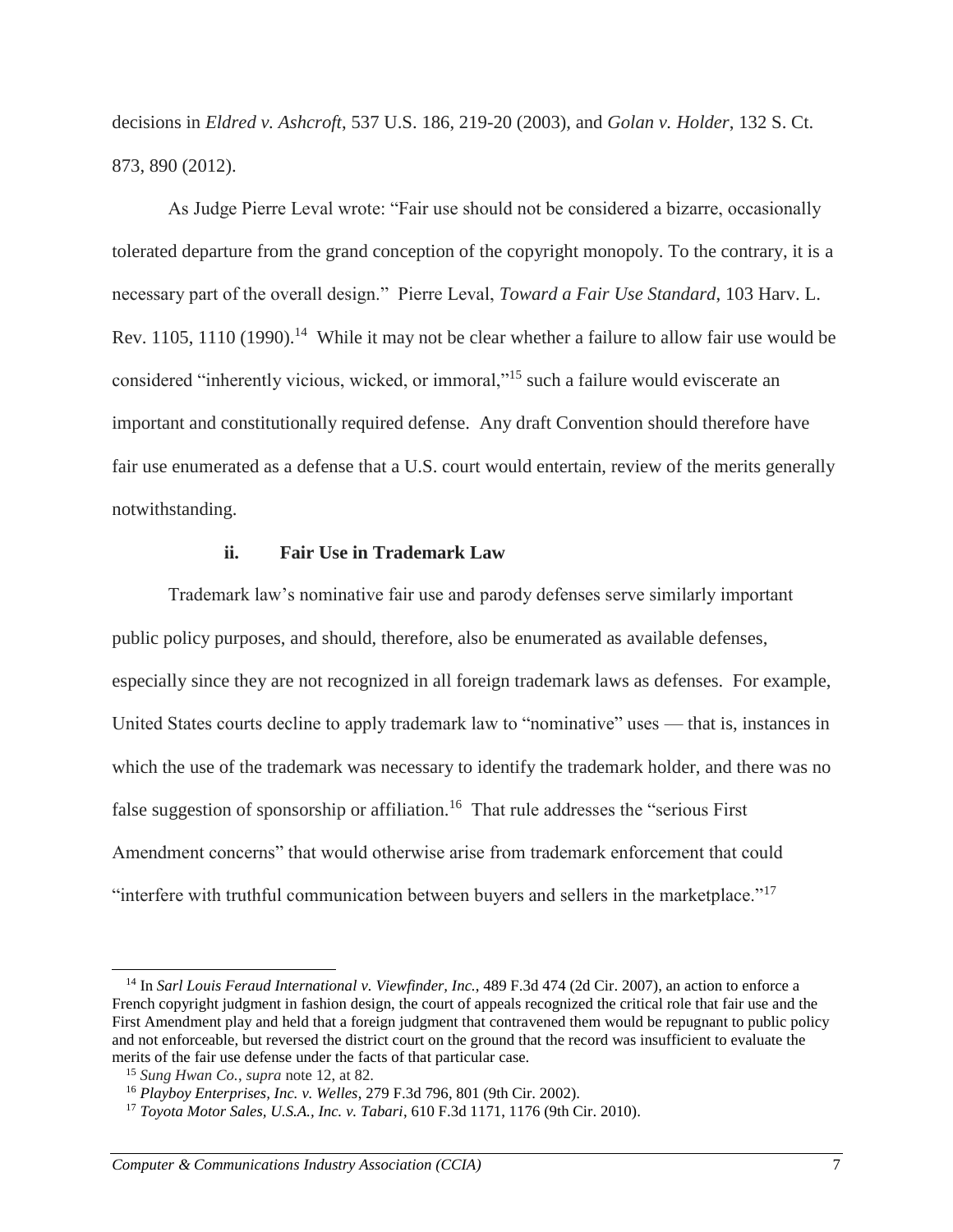While the nominative-use rule is perhaps the most common situation in which the First Amendment constrains United States courts' application of the trademark laws, there are numerous other situations in which the trademark laws are construed narrowly to avoid any conflict with the First Amendment. For example, the trademark laws are narrowly construed to providing additional leeway with respect to the titles of expressive works<sup>18</sup> and the contents of those works.<sup>19</sup> This principle applies equally to expressive works that do not parody or criticize the trademark owner,<sup>20</sup> and applies equally to actions for trademark infringement and to actions for trademark dilution.<sup>21</sup>

### **E. Volitional Act Requirement and** *Betamax* **Doctrine**

The volitional act and *Betamax* doctrines in copyright law properly mark the boundaries that make it possible for U.S. innovators to make devices and provide services to a global audience. Most other countries lack these relatively clear boundaries. Allowing enforcement actions to be brought in U.S. courts for judgments that conflict with principles that have made the United States the leading innovator in the world would not reflect U.S. interests.

<sup>18</sup> *Rogers v. Grimaldi*, 875 F.2d 994, 998 (2d Cir. 1989) ("Because overextension of Lanham Act restrictions in the area of titles might intrude on First Amendment values, we must construe the Act narrowly to avoid such a conflict.").

<sup>19</sup> *See, e.g.*, *E.S.S. Entm't 2000, Inc. v. Rock Star Videos, Inc.*, 547 F.3d 1095, 1099 (9th Cir. 2008) ("Although this test traditionally applies to uses of a trademark in the title of an artistic work, there is no principled reason why it ought not also apply to the use of a trademark in the body of the work."); *Mattel, Inc. v. MCA Records, Inc.*, 296 F.3d 894, 900 (9th Cir. 2002) (permitting the use of the BARBIE trademark in the song "Barbie Girl" because "[w]ere we to ignore the expressive value that some marks assume, trademark rights would grow to encroach upon the zone protected by the First Amendment.).

<sup>20</sup> *See, e.g.*, *Univ. of Alabama Bd. of Trustees v. New Life Art, Inc.*, 683 F.3d 1266, 1278 (11th Cir. 2012) (holding that the First Amendment required narrow construal of the trademark laws even where a trademark was used in the context of a painting that was laudatory, not critical, of the trademark holder).

<sup>21</sup> *L.L. Bean, Inc. v. Drake Publishers, Inc.*, 811 F.2d 26, 31 (1st Cir. 1987) ("Neither the strictures of the first amendment nor the history and theory of anti-dilution law permit a finding of tarnishment based solely on the presence of an unwholesome or negative context in which a trademark is used without authorization.").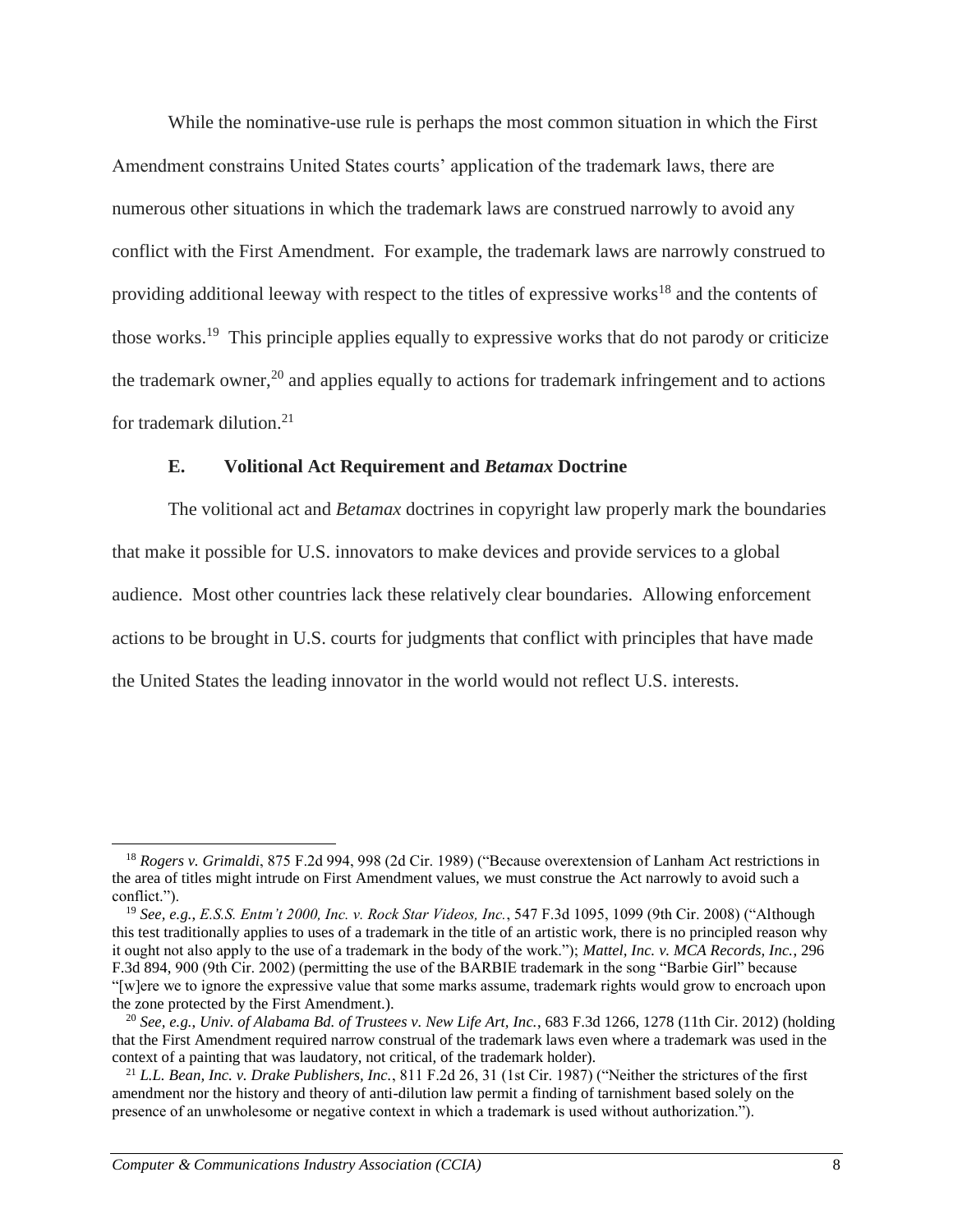As explained by various federal appellate courts,  $^{22}$  U.S. copyright law requires some volitional act before direct copyright liability may be imposed upon a defendant. This is a critical component of U.S. law and should be a factor in whether to enforce a foreign judgment.

The Supreme Court's 1984 "*Betamax*" case, *Sony Corp. of America v. Universal City Studios, Inc.*, 464 U.S. 417 (1984), has been called the "'Magna Carta' of the information technology industry."<sup>23</sup> This decision permitting products that are capable of "substantial" noninfringing uses" has been critical to growing the consumer electronics industry and has continued to provide businesses confidence to invest in developing innovative new technologies for more than three decades. Many countries do not have these checks on secondary liability found in the United States.

United States trademark law, too, makes a sharp distinction between direct infringers those who actually "use" a mark that causes a likelihood of confusion—and third parties. Indeed, "[t]he tests for secondary trademark infringement are even more difficult to satisfy than those required to find secondary copyright infringement."<sup>24</sup> For example, under United States law, even a service provider alleged to have provided "critical support" to trademark infringers could not be subject to secondary liability, because service providers can only be secondarily

<sup>22</sup> *See Fox Broad. Co. v. Dish Network L.L.C.*, 160 F. Supp. 3d 1139, 1160 (C.D. Cal. 2015) ("The volitional conduct doctrine is a significant and long-standing rule, adopted by all Courts of Appeal to have considered it . . .") (citations omitted). *See also American Broadcasting Companies, Inc. v. Aereo, Inc.*, 134 S. Ct. 2498, 2512-13 (2014) (Scalia, Thomas, and Alito, JJ., dissenting) ("The Networks' claim is governed by a simple but profoundly important rule: A defendant may be held directly liable only if it has engaged in volitional conduct that violates the Act. . . [T]he volitional-act requirement demands conduct directed to the plaintiff's copyrighted material, *see Sony*, *supra*, at 434. Every Court of Appeals to have considered an automated-service provider's direct liability for copyright infringement has adopted that rule. . . Although we have not opined on the issue, our cases are fully consistent with a volitional-conduct requirement. For example, we gave several examples of direct infringement in *Sony*, each of which involved a volitional act directed to the plaintiff's copyrighted material.") (citations omitted).

<sup>23</sup> Pam Samuelson, *The Generativity of* Sony v. Universal*: The Intellectual Property Legacy of Justice Stevens*, 74 Fordham L. Rev. 1831, 1850 (2006) (discussing *Sony Corp. of Am. v. Universal City Studios*, 464 U.S. 417 (1984)). <sup>24</sup> *Perfect 10, Inc. v. Visa Int'l Serv. Ass'n*, 494 F.3d 788, 806 (9th Cir. 2007).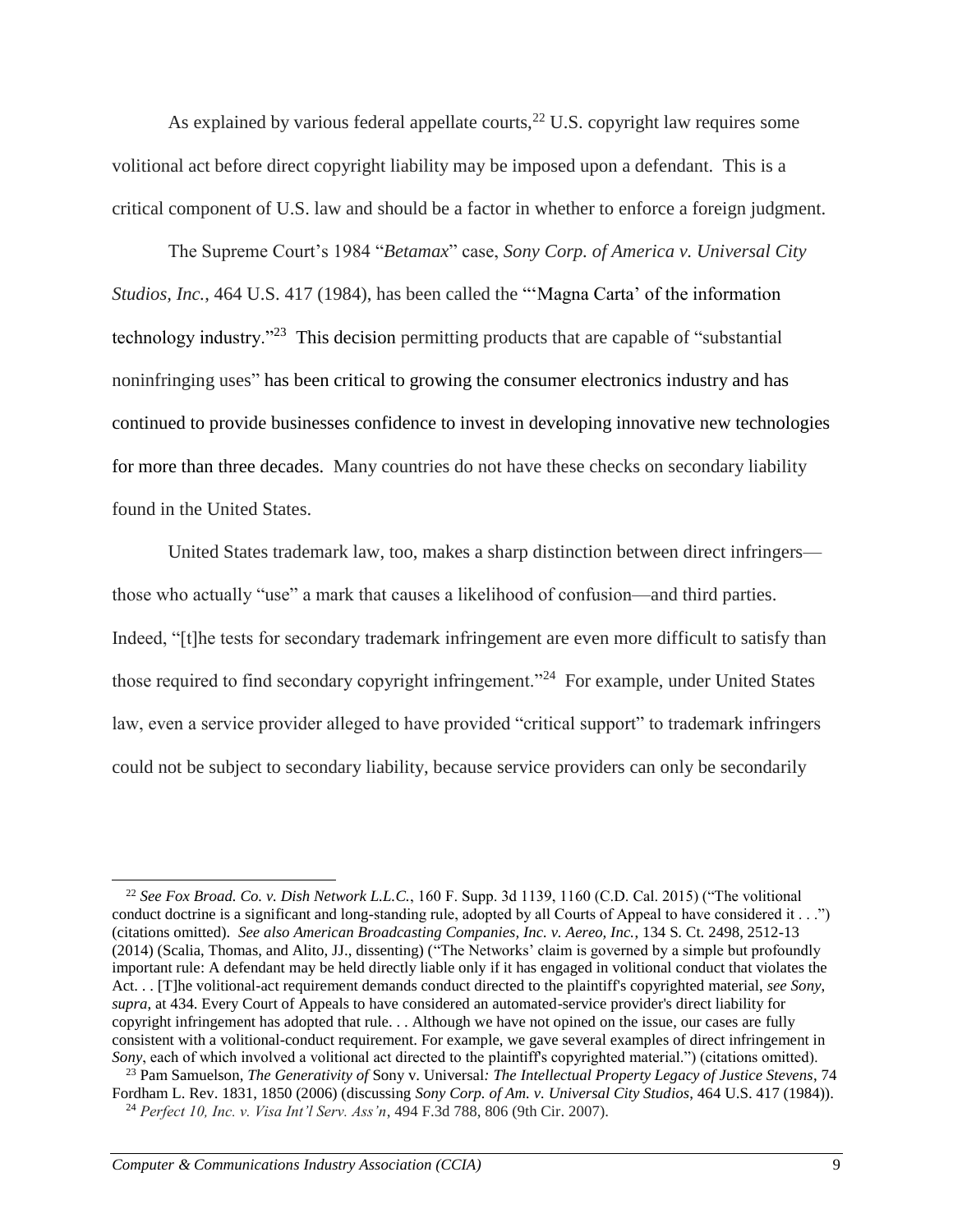liable when they exercise "[d]irect control and monitoring of the instrumentality used by a third party to infringe the plaintiff's mark."<sup>25</sup>

At a minimum, in the event the draft Convention is not limited to acts of direct infringement as construed in U.S. law, secondary liability defenses, such as those enunciated in the *Betamax* case, should be capable of being raised in an enforcement action. Failure to do so will result in the type of "tourism" found in defamation law, to the detriment of the U.S. economy. Courts should be empowered to focus on the substance of the claim, rather than the label of "direct" or "secondary", to ensure that the limitations on liability in U.S. law that have served as critical to innovation are retained.

### **III. Remedies Issues**

 $\overline{a}$ 

The following discussions of punitive damages and injunctive relief are in response to Questions 32 and 35 in the notice.

### **A. Punitive Damages**

Punitive damages are not available under U.S. copyright law,<sup>26</sup> nor under Section 35 of the Lanham Act.<sup>27</sup> Such damages should, therefore, not be enforced as part of a foreign judgment. Foreign analogs to punitive damages, such as some *astreinte* awards, should similarly not be allowed. In a recent case,  $28$  the Ninth Circuit reviewed an action to enforce a French judgment for copyright infringement of photographs, observing, "this appeal illustrates the difficulty that can arise in determining foreign law and the confusion surrounding the role of foreign law in domestic proceedings." *Id.* at \*2.

<sup>25</sup> *Lockheed Martin Corp. v. Network Solutions, Inc.*, 194 F.3d 980, 984 (9th Cir. 1999).

<sup>26</sup> *Leonard v. Stemtech International Inc.*, 834 F.3d 376, 392 (6th Cir. 2016).

<sup>27</sup> *Getty Petroleum Corp. v. Bartco Petroleum Corp.*, 858 F.2d 103 (2d Cir. 1988). *See also La Quinta Corp. v. Heartland Properties LLC*, 603 F.3d 327, 342 (6th Cir. 2010) (in addition to a bar against punitive damage awards, "the Lanham Act expressly prohibits levying damages that may be classified as a 'penalty.'").

<sup>28</sup> *Sicre de Fontbrune v. Wofsy*, 2016 WL 6953867 (9th Cir. Nov. 14, 2016).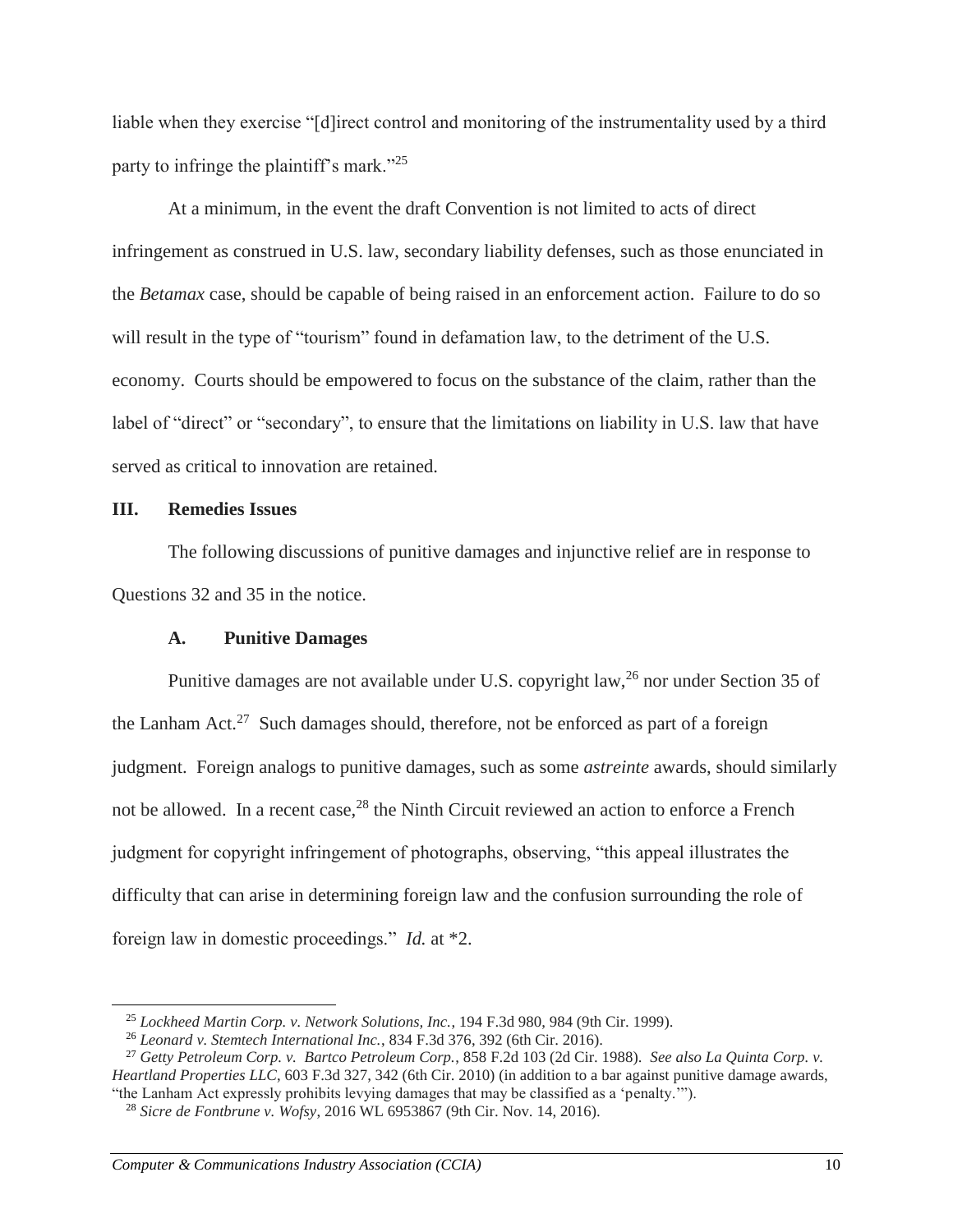The parties to the proceeding offered competing expert opinions regarding whether *astreinte* awards were a form of damages or a penalty. The district court "vacillated" on the issue. The court of appeals acknowledged that *astreinte* is a "device that may appear rather strange to common law lawyers." *Id.* at \*9. The court of appeals held that the answer to the classification of such awards depends on whether the particular award may be seen as penal or compensatory.

In *Google Inc. v. Copiepresse*, <sup>29</sup> a Belgian appeals court confirmed an *astreinte* award of 25,000 Euros a day:

The court . . . orders Google to withdraw from the Google.be and Google.com sites, more particularly from the "cached" links visible on "Google Web" and from the "Google News" service, all articles, photographs and graphical representations of the Belgian publishers of French and German press represented by Copiepresse . . . or pay  $\epsilon$  25000.00 for each day in noncompliance.  $\ldots$ <sup>30</sup>

This award was a penalty, since it was disassociated from compensatory objectives. The current language in draft Article 9 goes a fair way toward ensuring that such damages cannot be enforced, but more may be done. In particular, Article 9's "may be refused" language should, in the case of IP judgments, be changed to "shall be refused."

# **B. Injunctive Relief**

The draft Convention's provisions pertaining to injunctive remedies must conform to the exacting standards for equitable relief in the United States. In light of a concerning trend in which litigants are securing broad enforcement of foreign laws against U.S. companies in foreign courts, in proceedings to which no U.S. entity is a party, the Convention must be evaluated in regard to its consistency with federal standards for injunctive relief.

<sup>29</sup> *Google Inc. v. Copiepresse SCRL*, 2007 ECDR 5.

<sup>30</sup> *See* Claude Almansi, *Belgian Newspapers v. Google: Text of the Court of Appeal's Decision*, ETC Journal, Aug. 1, 2011, https://etcjournal.com/2011/08/01/belgian-newspapers-against-google-decision/.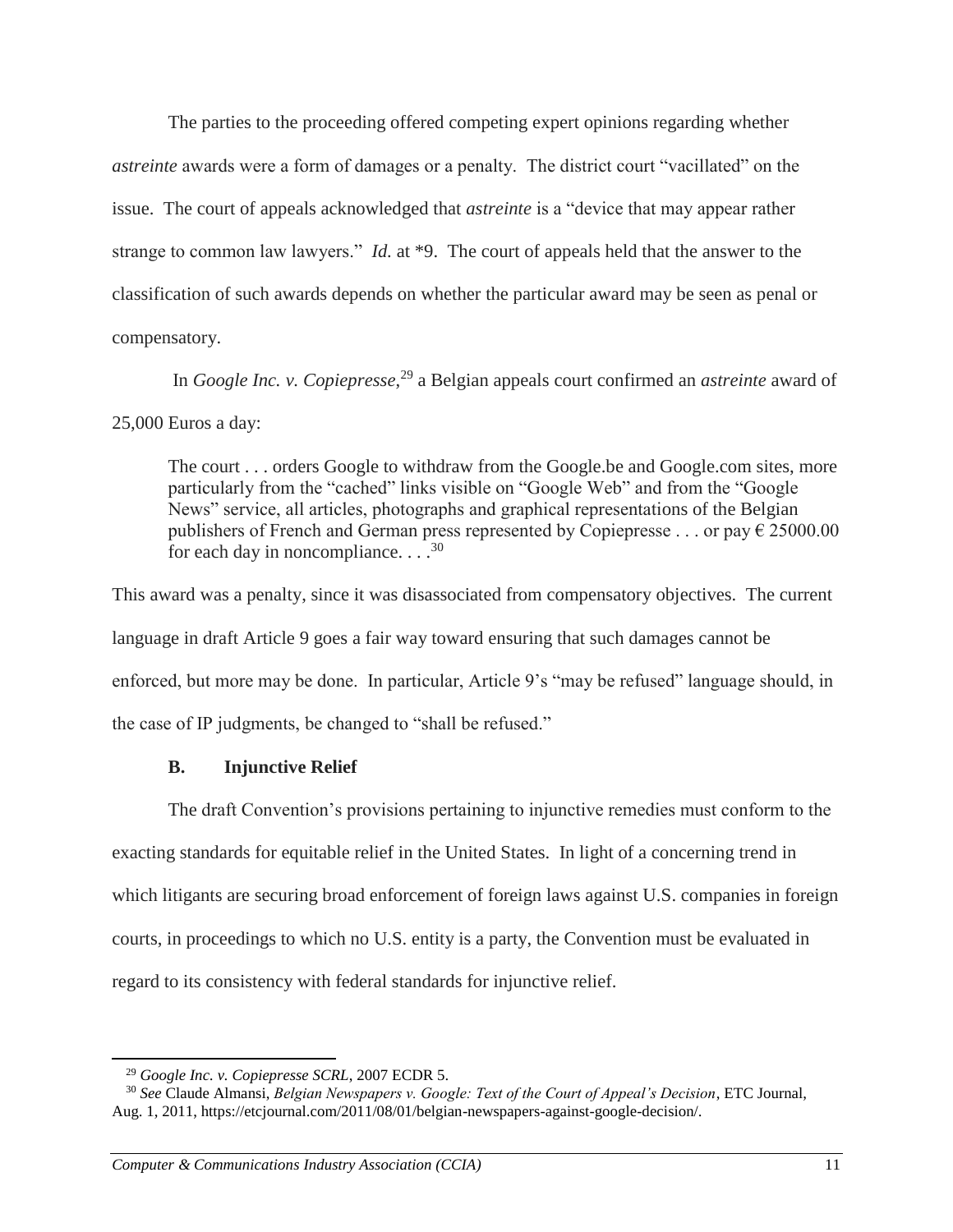Federal Rule of Civil Procedure (FRCP) 65 sets forth important due process protections before injunctions may be issued, including defining the narrow circumstances in which such injunctions may be extended to non-parties to the underlying action.<sup>31</sup> These protections may not have been present in a foreign injunction that is sought to be enforced in the United States. As an initial matter, judgments should not be enforced against parties or non-parties that were not provided notice and an opportunity to be heard on the merits of the underlying legal dispute, as required by FRCP 65.

In addition to these important procedural notice protections, the decision whether to grant preliminary or permanent injunctive relief is fraught with important public policies. The Supreme Court's 2006 opinion in *eBay, Inc. v. MercExchange, L.L.C.*, 547 U.S. 388 (2006), represents a significant change from past IP injunction standards, rejecting what had been almost automatic entitlement to such relief when a *prima facie* case had been made. The widespread effects of *eBay* are detailed in the Second Circuit's opinion in 2010 copyright case *Salinger v. Colting*, 607 F.3d 68 (2d Cir. 2008), which held that *eBay* had abrogated that circuit's longstanding standard of almost automatic injunctions. In an opinion by Judge Calabresi, the court held that "the traditional principles of equity [*eBay*] employed are the presumptive standard for injunctions in any context," 607 F.3d at 78, and furthermore quoted the Supreme Court's post-*eBay* opinion in *Winter v. Natural Resources Defense Council*, 129 S. Ct. 365, 376-77 (2008), to the effect that:

A preliminary injunction is an extraordinary remedy never awarded as of right. In each case, courts must balance the competing claims of injury and must consider the effect on each party of the granting or withholding of the requested relief. In

 $31$  For example, FRCP 65(d)(1) requires that "every order granting an injunction and every restraining order must: (A) state the reasons why it issued; (B) state its terms specifically; and (C) describe in reasonable detail—and not by referring to the complaint or other document—the act or acts restrained or required." FRCP 65(d)(2)(C) provides that non-parties may only be bound by an injunction if they are "in active concert or participation with" a party or its agents.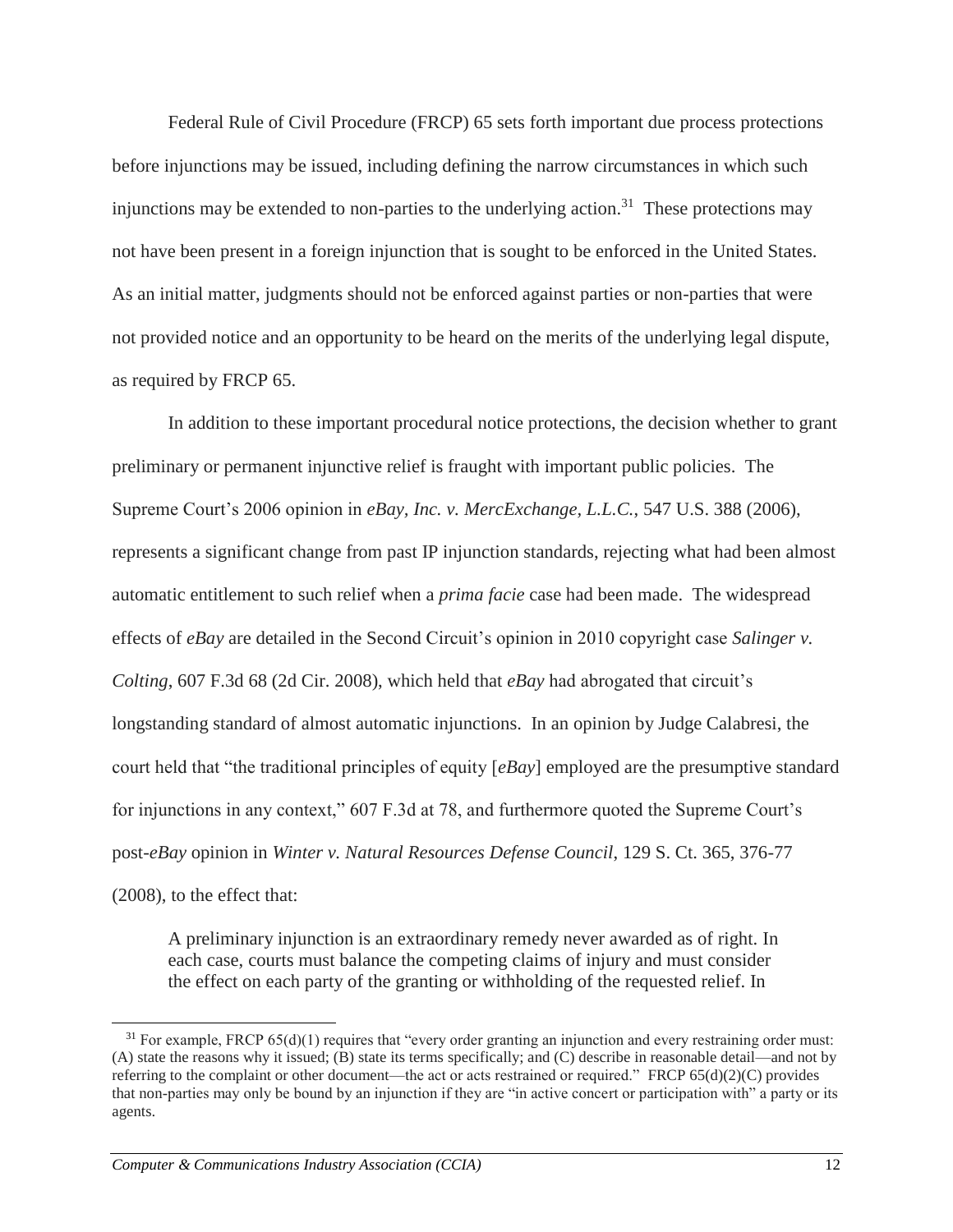exercising their sound discretion, courts of equity should pay particular regard for the public consequences in employing the extraordinary remedy of injunction.

The new standard was enunciated as follows by Judge Calabresi:

[A] district court must undertake the following inquiry in determining whether to grant a plaintiff's motion for a preliminary injunction in a copyright case. First, as in most other kinds of cases in our Circuit, a court may issue a preliminary injunction in a copyright case only if the plaintiff has demonstrated "either (a) a likelihood of success on the merits or (b) sufficiently serious questions going to the merits to make them a fair ground for litigation and a balance of hardships tipping decidedly in the [plaintiff]'s favor." Second, the court may issue the injunction only if the plaintiff has demonstrated "that he is likely to suffer irreparable injury in the absence of an injunction." . . . Third, a court must consider the balance of hardships between the plaintiff and defendant and issue the injunction only if the balance of hardships tips in the plaintiff's favor. Finally, the court must ensure that the "public interest would not be disserved" by the issuance of a preliminary injunction. 607 F.3d at 79-80 (internal citations omitted).

The same analysis applies in trademark cases.<sup>32</sup> With respect to copyright, Congress also limited

injunctions in Section 512(j) of the DMCA in the case of service providers not subject to

monetary relief under Section 502.

The decision whether to grant injunctive relief is often the key issue in a case, even at the preliminary stage. Enforcement of foreign injunctions that do not meet the due process standards set forth in FRCP 65, as well as the substantive protections in 17 U.S.C. § 512(j) and in *eBay* and its progeny, should not be permitted. Article 7(1) of the draft Convention contains scant protection against an inadequate injunction.

As noted above, the need for due process requirements are highlighted by the growing trend of foreign courts and government agencies issuing global injunctions, even against nonparties. This poses a serious concern for U.S. industry. Recent examples include the *Equustek*

<sup>32</sup> *Herb Reed Enterprises, LLC v. Florida Entm't Mgmt., Inc.*, 736 F.3d 1239, 1249 (9th Cir. 2013).